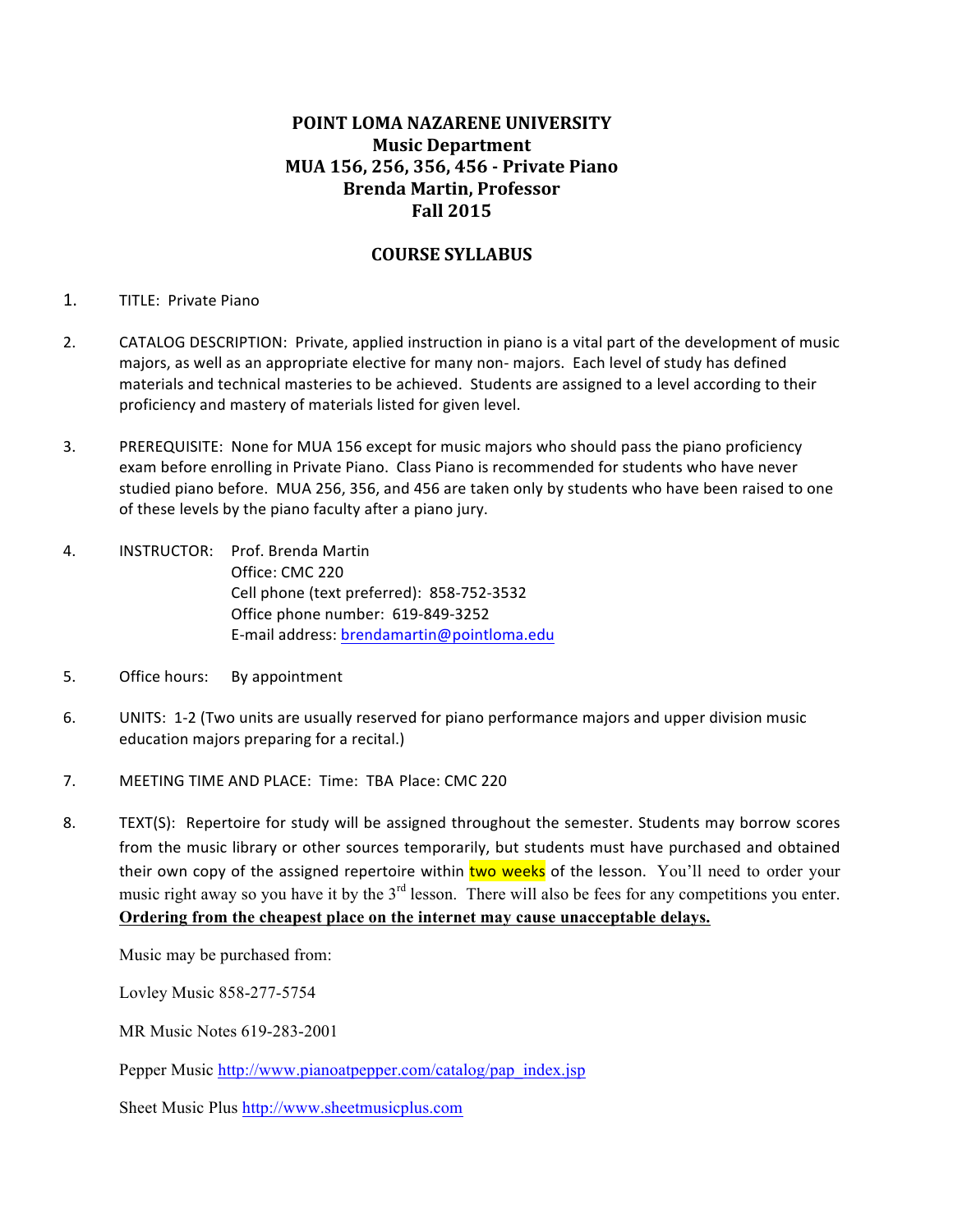- 9. OTHER MATERIALS NEEDED FOR CLASS: A metronome (or metronome app) and a notebook for assignments.
- 10. POSITION OF COURSE IN COLLEGE CURRICULUM: Private piano is required of all piano performance majors, and is an option for meeting the private lesson requirement for other music majors. Private piano is also often taken as an elective course by music majors and by non-music majors desiring to continue developing their piano skills.
- 11. STUDENT LEARNING OUTCOMES: By the end of a semester of private lesson study, a successful piano student will
	- Attain mastery of technical exercises and/or etudes appropriate to the student's class level and degree program stipulated in the Music Student Handbook, as demonstrated by successful completion of the technique portion of the jury exam with a grade of "B" or better
	- Cultivate technical and interpretive skills needed to perform repertoire from contrasting historical periods in accordance with the level and scope expectations (required number of pieces and duration) stipulated in the Music Student Handbook, as demonstrated by successful completion of the repertoire portion of the jury with a grade of "B" or better.
	- Develop performance skills, such as memorization and stage presentation, through the application of practice strategies and creative problem solving, as demonstrated by satisfactory performance participation in piano forum and department recitals; successful completion of the repertoire portion of the jury with a grade of "B" or better.

\*\*\*Students who are not required to perform a jury exam for the piano faculty will be evaluated for progress on technique assignments, repertoire, and other assignments on an individual basis.

- 12. METHODS USED IN THE COURSE: Ordinarily lesson assignments will include new, continuing and review repertoire as well as technique and memorization assignments. Each week student progress will be evaluated and suggestions for improvement will be offered. A journal of daily practice must be kept on a Google Drive document shared by the student and the professor. Each week, the professor will put practice assignments on the document for the next lesson. The practice journal will be used to evaluate the effectiveness of the student's progress toward assigned objectives.
- 13. CLASS PREPARATION: Students studying for one unit of credit should practice six hours per week, six days per week. Students studying for two units of credit should practice at least ten hours per week, six days per week. Piano performance majors and students preparing for Junior/Senior recitals will ordinarily find it necessary to spend additional time at the instrument in order to complete assignments satisfactorily. Practice rooms are available by checking out a key at the music office.
	- Students studying for one-unit will be expected to memorize two pieces during the semester. The first piece should be memorized by week eight, the second by week 14. The length of the pieces will vary according to the level and degree concentration of the student. **Students who** are at a less advanced level will be expected to learn (with music) a number of pieces in addition to the memorized pieces in order to advance their reading and technical skills.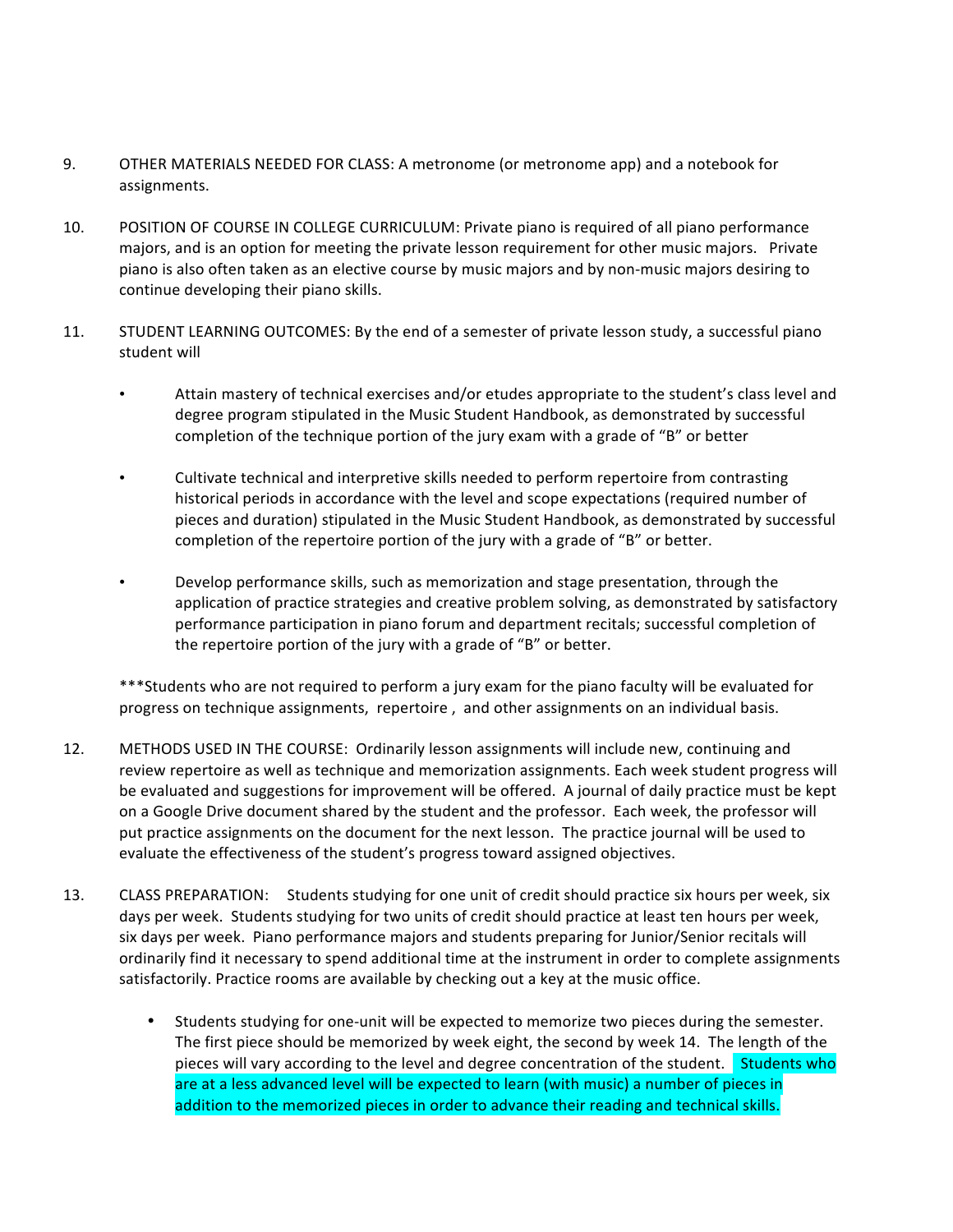\*For piano emphasis majors: The length of the pieces required for your piano jury must add up to the required number of minutes for that level (see attached jury requirement sheet). In addition to jury pieces, you may be given additional pieces/exercises to learn with the music in order to increase your skill/reading level.

*\*\*For some non-piano music majors, working on the piano proficiency exam may be a part (but*  not all) of the piano lesson requirements; however, they will still be expected to cover additional *repertoire and perform in studio class (at least one piece must be memorized).* 

*\*\*For those students interested, a small portion of the lesson may also be devoted to jazz or hymn improvisation, although this will not count for juries.* \*If preferred, non-majors may elect *to perform one jazz piece and one classical piece for their memorized pieces.* 

- Students studying for two units will be required to prepare additional repertoire throughout the semester, and will have longer jury exams as well. These students will are expected to follow a similar schedule of memorization with approximately half of their repertoire prepared by the mid-semester grading deadline.
- 14. PIANO FORUM: 8-10 piano forums will be held during the semester to enable students to perform, receive coaching, and hear others perform. The required forums are held every Monday from 4-5 (except when there are student recitals). \*See attached student recital and forum schedule.
	- **FORUM ATTENDANCE REQUIREMENTS:** Music majors whose primary performance area is piano must attend 7 piano forums. Elective and non-piano music majors must attend at least 4 forums. \*\*\*All students must attend at least two studio forums as part of this requirement. Attendance at the **ENTIRE CLASS** is required, unless the student has a conflicting class that they have cleared with the professor at the beginning of the semester.
	- **FORUM PERFORMANCE REQUIREMENTS:** Music majors with a piano emphasis must *perform* on at least *two* combined forums and *two* studio forums. Electives and non-piano majors must perform on at least *two* studio forums. See below for *additional requirements.*

# 15. ADDITIONAL PERFORMANCE REQUIREMENTS:

- Music majors with a piano emphasis MUST perform in at least one student recital per semester. This is a departmental requirement. Failure to fulfill this requirement will affect your grade.
- Piano Juries: Music majors with a piano emphasis, students on a piano scholarship, and anyone wishing to advance a level will take a piano jury at the end of the semester as a final exam. Piano emphasis majors MUST take this jury at the end of every semester in order to pass the class; scholarship students must take the jury in order to retain their scholarship. See attached sheet for jury requirements. The jury grade will count significantly toward the average of final grade, although other factors will be considered.
- All students, both major and non-major must participate in the final studio recital. Time and place to be determined. All students are REQUIRED to attend and perform at least one memorized piece on this recital. Music majors with a piano emphasis must perform all jury repertoire from memory.
- 16. COMPETITION OR VOLUNTEER WORK: All music majors who are piano emphasis MUST either volunteer for ½ day of community service in a music teacher event OR perform in a piano competition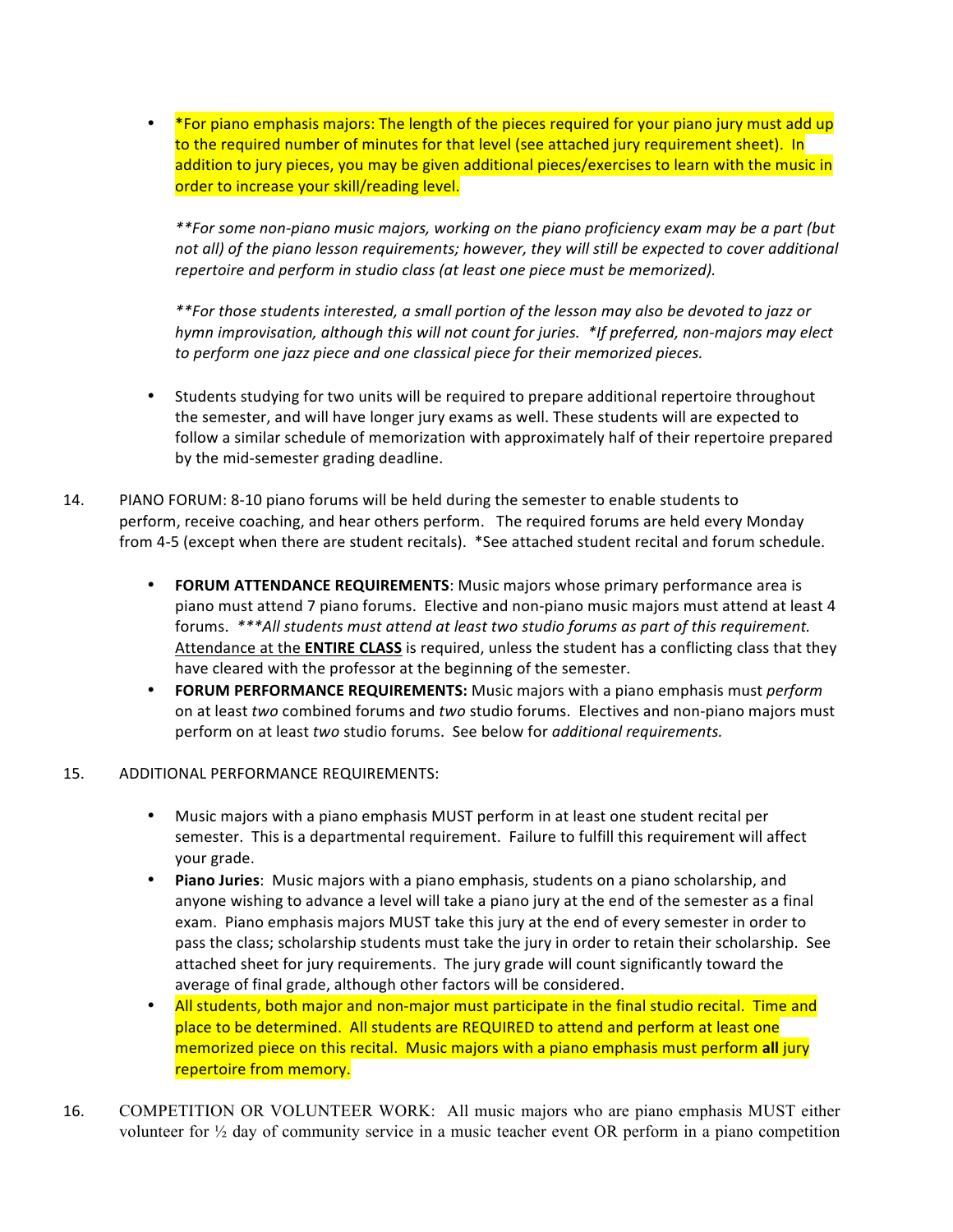or festival). \*\*\*Piano performance majors who are sophomores or above MUST participate in a competition *at least* once per year.

*Note: If you choose to do community service, you must contact the event coordinator at least two weeks in advance. Do not call the organizer the day before the event and expect to be accommodated, as this is not professional and does not reflect the values of our PLNU community. Once you commit, please follow through. Failure to follow through with your commitment also reflects poorly both on you as a professional and on the school, and will affect your grade.* 

**For possibilities, see:**

- **CAPMT1.org/events.php**
- **SanDiegoMTAC.com**
- 17. EVALUATION: While evaluation of a student's work in private piano is necessarily somewhat subjective, the following criteria will be considered when establishing the semester grade for the course:
	- attendance and punctuality

.

- filling out online practice journals
- adequate preparation of lesson assignments
- appropriate attendance and engaged participation at piano forum and studio classes
- memorization of required repertoire and progress on additional repertoire and materials assigned by the professor
- performance of all required recitals and exams
- Music majors whose primary performing area is piano and non-majors who have a scholarship for piano study are required to take a jury at the end of each term according to the requirements in the catalog. This will figure into the final grade.
- 18. *Attendance* **-** Attendance, as is obvious by the grading criteria above, is very important in private piano. According to the *Catalog*, whenever the number of accumulated absences in a class, for any cause, exceeds ten percent of the total number of class meetings, the faculty member has the option of filing a written report to the Vice Provost for Academic Administration which may result in de-enrollment, pending any resolution of the excessive absences between the faculty member and the student. If more than 20 percent of the total number of class meetings is reported as missed (three weeks or longer in a semester-long course), the faculty member or Vice Provost for Academic Administration may initiate the student's de-enrollment from the course without advance notice to the student. For full details, see: http://catalog.pointloma.edu/content.php?catoid=8&navoid=864#Class\_Attendance
- 19. MAKE-UP POLICY: Although I don't do makeups unless I have to miss your lesson, you may miss one lesson without it counting against your attendance grade. Students may change lesson times with another student for a week they need to miss. It is up to the student to arrange the exchange ahead of time and notify the professor. Please save the free "miss" for when you might need it. If your lesson day falls on a school holiday, there will be no lesson that week.
- 20. RECITALS: Students are encouraged to attend on-campus department sponsored recitals. Check the bulletin boards in the hallways for details. You may also check the school's departmental website for a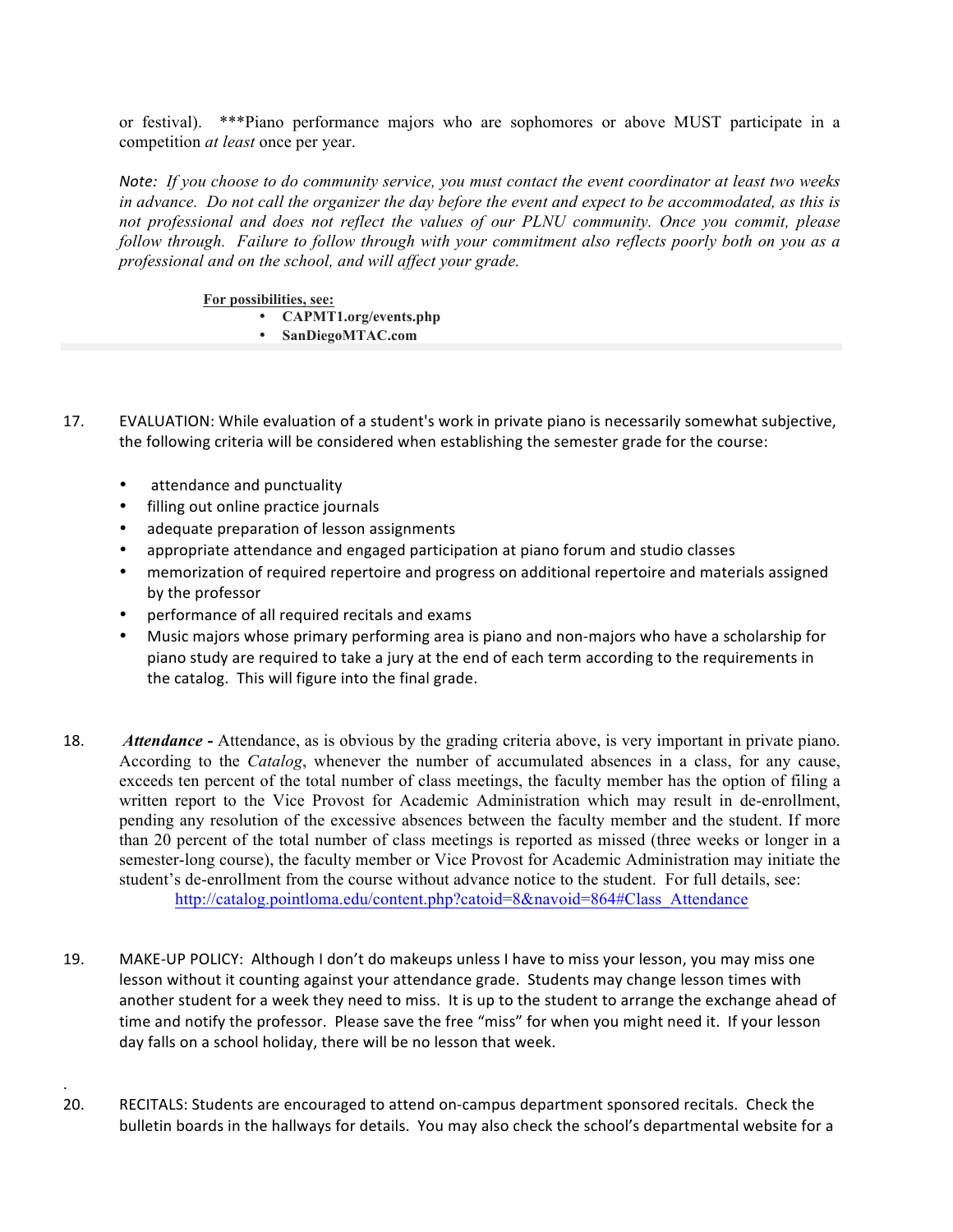schedule of events. Recital attendance (12 per semester) is required of music majors.Each music major must perform on at least *one* student recital once per semester in their major performing area.

21. The final course grade will be based upon these factors:

|           | FORUM AND PRIVATE LESSON ATTENDANCE:                             | 40% |
|-----------|------------------------------------------------------------------|-----|
|           | See point #18 for information regarding<br>$\circ$               |     |
|           | excessive private lesson absences                                |     |
|           | STUDIO AND FORUM PERFORMANCES (NOTE: MAJORS MUST                 | 20% |
|           | PERFORM ON A DEPARTMENTAL RECITAL - FAILURE TO DO SO WILL RESULT |     |
|           | IN A TWO-LETTER LOWERING OF THE COURSE GRADE                     |     |
| $\bullet$ | <b>PRIVATE LESSON GRADE</b>                                      | 40% |
|           |                                                                  |     |
|           | Improvement/material covered<br>$\Omega$                         |     |
|           | Preparedness in lessons<br>$\circ$                               |     |
|           | Online practice log/practice hours<br>$\circ$                    |     |
|           | Attendance<br>∩                                                  |     |
|           |                                                                  |     |

- $\circ$  Jury Grade (if applicable)
- $\circ$  Community Service/Competition (if applicable)

*Note: For those students taking juries: The final grade assigned by the instructor must be no more than one grade higher or lower than that assigned by the jury. JURY EXAMS ARE SCHEDULED FOR MONDAY* OF FINALS WEEK. MUSIC MAJORS MUST TAKE A JURY TO PASS THE CLASS. *\*Jury repertoire and* technique expectations for music majors with a piano emphasis are listed in the Music Student Handbook. These quidelines are listed by class level and the number of registration units.

- 22. GRADING: The following percentage scale will be used in figuring grades:
	- $93-100% = A$  $90-92\% = A$ - $87-89\% = B+$  $83-86% = B$  $80-82% = B$ - $77-79\% = C +$  $73-78% = C$  $70-72\% = C$ - $67-69\% = D+$  $63-66% = D$  $60-62\% = D$  $0-59\% = F$
- 23. ACADEMIC ACCOMMODATIONS. All students are expected to meet the standards for this course as set by the instructor. However, students with learning disabilities who may need accommodations should discuss options with the instructor during the first two weeks of class and provide approved documentation and verification of need. The Academic Support Center is available to students for a variety of tutorial needs.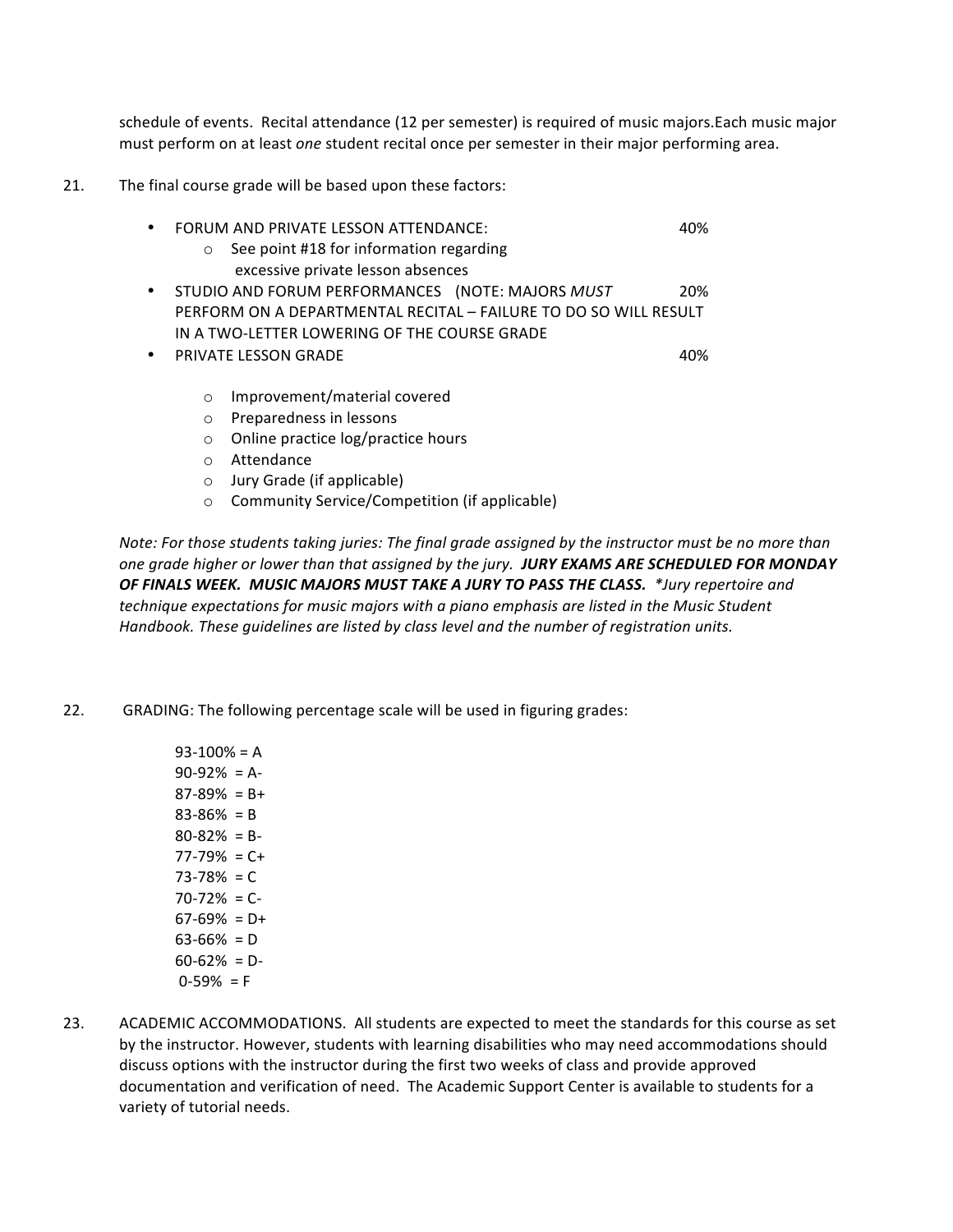24. FERPA POLICY: In compliance with federal law, neither PLNU student ID nor social security number should be used in publically posted grades or returned sets of assignments without student written permission. This class will meet the federal requirements by (each faculty member choose one strategy to use: distributing all grades and papers individually; requesting and filing written student permission; or assigning each student a unique class ID number not identifiable on the alphabetic roster.). Also in compliance with FERPA, you will be the only person given information about your progress in this class unless you have designated others to receive it in the "Information Release" section of the student portal. See Policy Statements in the undergraduate student catalog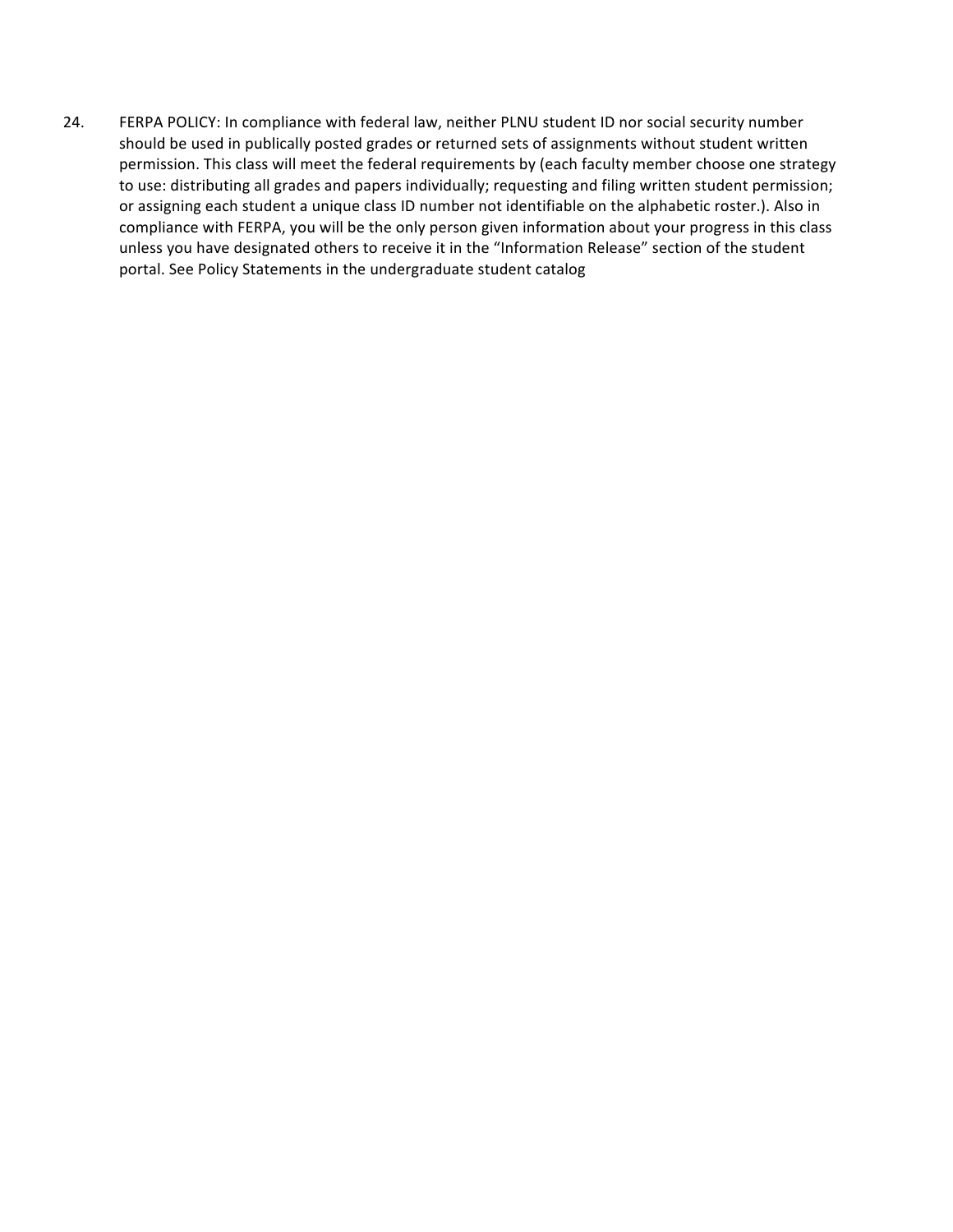# $\therefore$  **Piano Juries** – Revised  $1/12/15$

#### **I. Technical Requirements**

#### MUA 156

Semester 1: all major scales, 4 octaves two hands in parallel motion in sixteenth notes, quarter = 60 for nonrecital degrees, quarter = 100 for performance and music education majors (piano emphasis)

Semester 2: all major and minor (harmonic and melodic) scales, 4 octaves two hands in parallel motion in sixteenth notes, quarter = 80 for non-recital degrees, quarter = 120 for performance and music education majors (piano emphasis)

#### MUA 256

Semester 1: all major key arpeggios (major triads in root position, inversions and their dominant sevenths) 4 octaves two hands in parallel motion in sixteenth notes, quarter = 60 for non-recital degrees, quarter = 88 for performance and music education majors (piano emphasis)

Semester 2: all major and minor key arpeggios (major and minor triads in root position, inversions, their dominant and fully-diminished sevenths in root position) 4 octaves two hands in parallel motion in sixteenth notes, quarter = 72 for non-recital degrees, quarter = 104 for performance and music education majors (piano emphasis)

#### MUA356

Semester 1: select an etude from MTAC Certificate of Merit Advanced Level list (see attached)

Semester 2: No technical requirement

#### *MUA 456*

No technical requirement

## **II. Time and Repertoire Requirements (all repertoire must be memorized)**

- *Music majors meeting degree requirements and piano scholarship students must take juries except in the semester of a degree recital.*
- *Students who have completed their degree requirements and who are not on scholarship do not have to take a jury. Note: Students must take a jury in order to have MUA 156, 256, 356 or 456 count towards their degree.*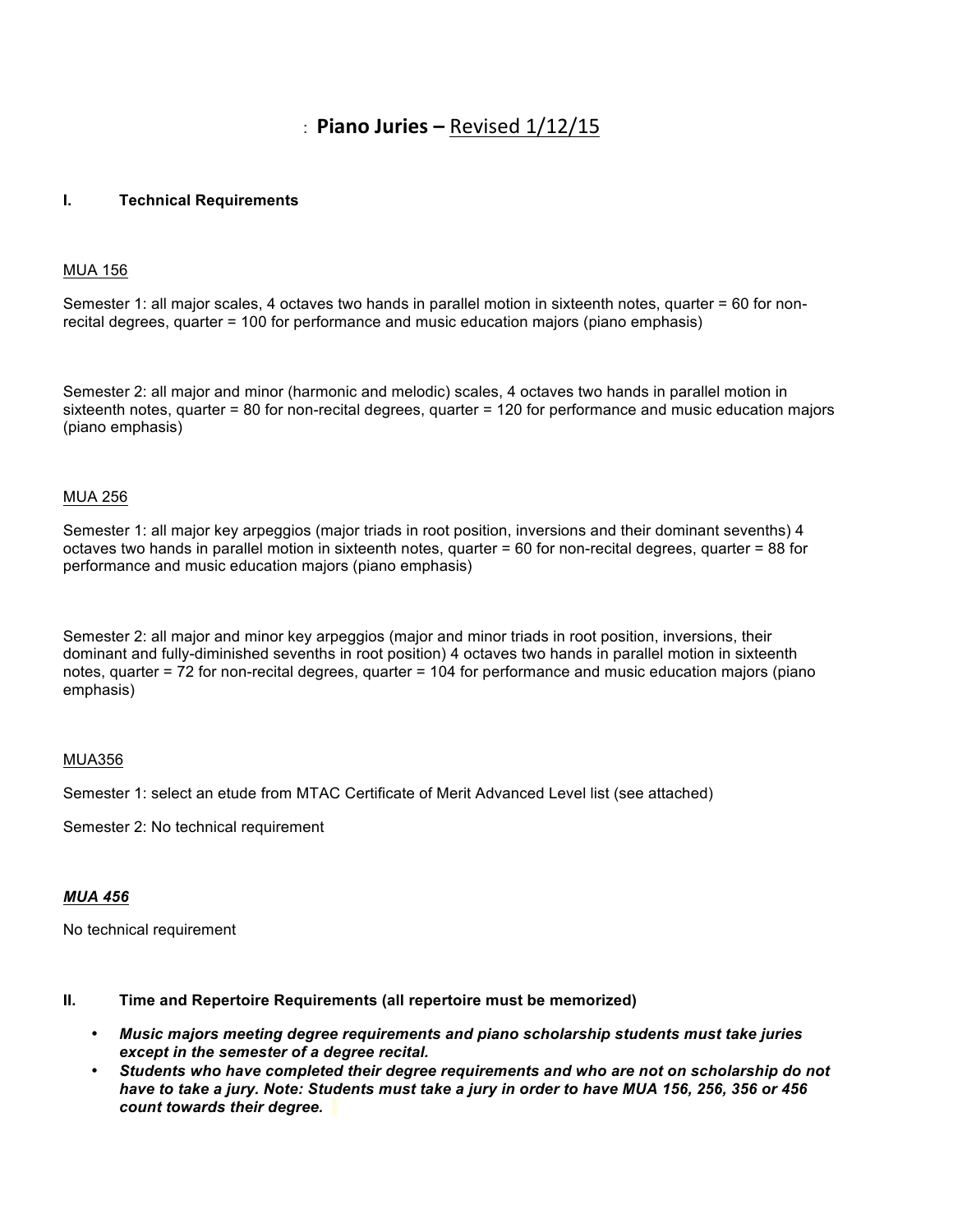• *Students who are not required to take 2-units of private piano and do not wish to meet the jury requirements of the 256, 356 or 456 levels may enroll for 1-unit at their assigned level and meet the specified jury requirements and then enroll for a 2nd unit at the 156 level.*

### MUA156

Semester 1: 10 minute jury slot for all students; *2 contrasting pieces*

### Semester 2:

- 10 min. jury slot for 1 unit of registration; 2 contrasting pieces
- *15 min. jury slot for 2 units of registration; 10 minutes of repertoire*

#### MUA256

- 10 min. jury slot for 1 unit of registration; 2 contrasting pieces.
- 15 min. jury slot for 2 units of registration; 15 min. of repertoire

#### MUA356

## Semester 1:

- 10 min. jury slot for 1 unit of registration; 10 min. of repertoire in addition to the etude.
- 15 min. jury slot for 2 units of registration; 15 min. of repertoire in addition to the etude.mare Semester 2:
	- 10 min. jury slot for 1 unit of registration; 10 min. of repertoire
	- 15 min. jury slot for 2 units of registration; 15 min. of repertoire

### MUA456

- 15 min. jury slot for 1 unit of registration; 15 min. of repertoire
- 20 min. jury slot for 2 units of registration; 20 min. of repertoire